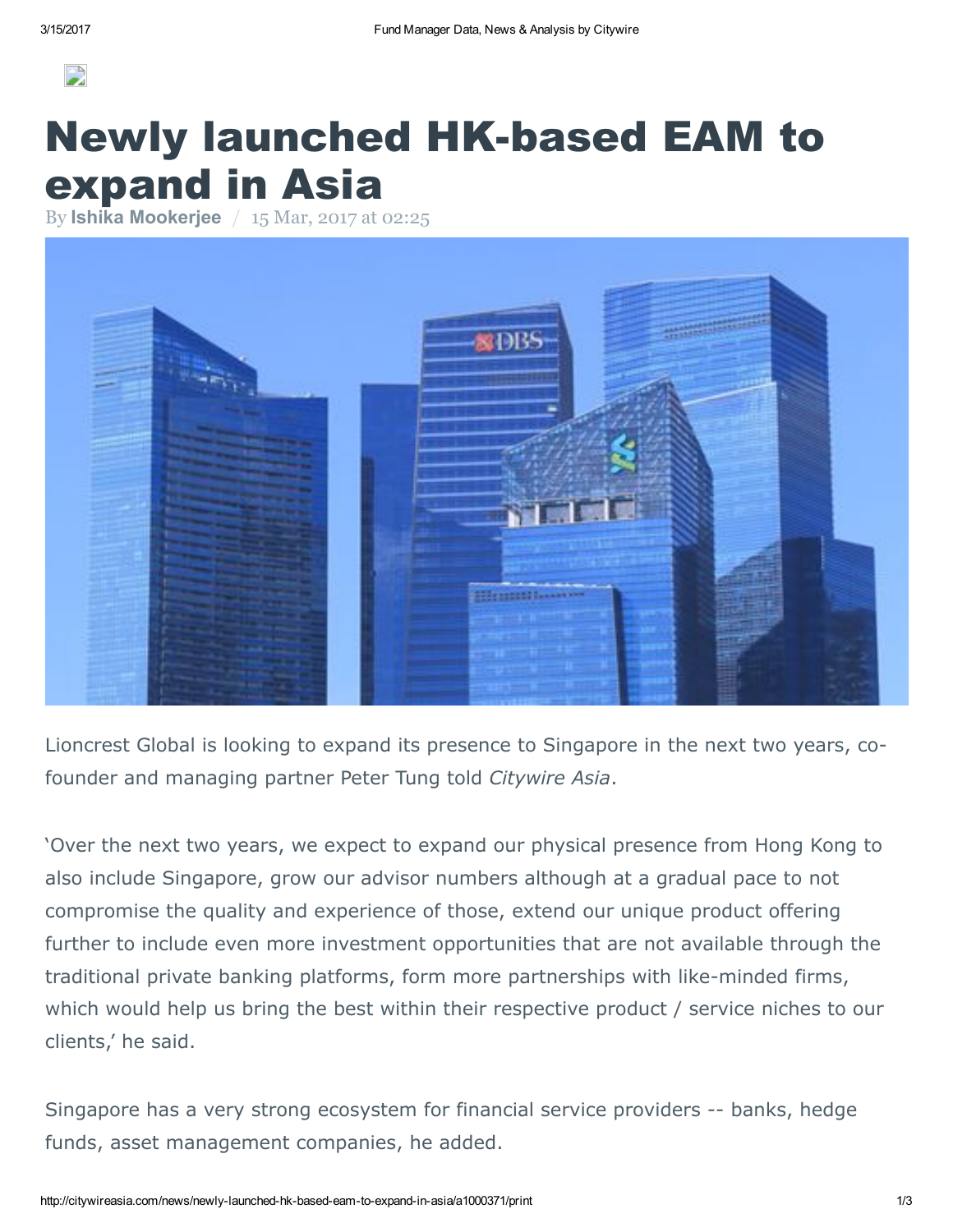'Moreover, there's strong client demand for opening accounts in Singapore.'

The two booking centres it operates out of are Switzerland and Singapore. 'Hong Kong will only be added once we see a real demand, but it can be done fast with the help of our custodian partners.'

Tung, an industry veteran with over 20 years of wealth management experience, [launched](http://citywireasia.com/news/ex-ubs-greater-china-uhnwi-head-launches-advisory-firm/a967745?linkSource=article-body) Lioncrest Global with Johan Riddergard and Valerie Chou in November 2016.

Their clients include institutions and individual high net worth clients in the Greater China region, as well as single family offices in Singapore.

'Over time, our geographical reach will expand to both USA and Europe on an institutional basis as our footprint is extended.'

The investment advisory firm measures success through client portfolio performance, share of wallet and growth of assets.

'The EAM / IAM model has been deployed successfully both in Europe and in the USA for many years and we felt now is a good time to launch an EAM business focusing on delivering best in class investment products for our Greater China clients,' said Tung.

## Most popular investments

Lioncrest Global currently offers a wide range of services to its clients but has seen maximum interest in absolute return products.

'In particular one hedge fund, which is still relatively small, but up and coming, which is using artificial intelligence to make investment decisions for global equities based on fundamental analysis.

'We also see a continued interest in specific co-investment opportunities into private companies both at the Series A and mezzanine tranche which are looking to raise capital.